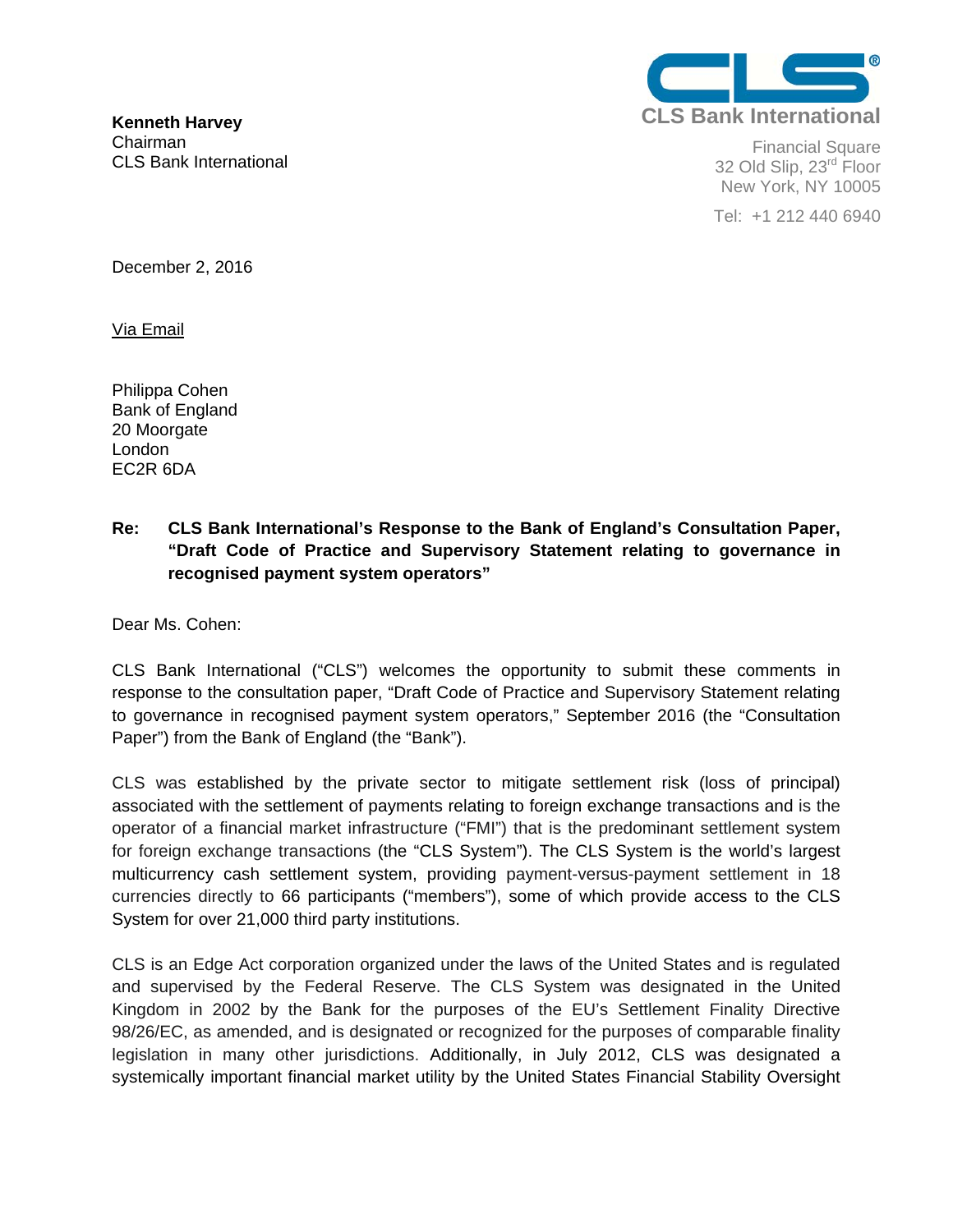Council, and has been specified by HM Treasury as a recognized inter-bank payment system under the Banking Act 2009.

Furthermore, the 18 central banks whose currencies are settled in the CLS System (including the Bank) have established the CLS Oversight Committee, organized and administered by the Federal Reserve.<sup>1</sup> The CLS Oversight Committee operates in accordance with the Protocol for the Cooperative Oversight Arrangement of CLS. $^2$  As a systemically important FMI, CLS is also subject to the April 2012 CPSS-IOSCO Principles for financial market infrastructures (the "PFMI"), as applicable to payment systems.

CLS strongly supports the goals of the Consultation Paper. Good governance is vital to the successful management of risks in payment systems and other market infrastructures. Indeed, CLS has deployed significant effort and resources to refine and enhance its own governance arrangements with this goal in mind. CLS's current governance arrangements are mandated by applicable law and by the organizational and constitutional documents of the CLS group entities. In addition, on an ongoing basis, CLS adheres to the Swiss Code of Best Practice for Corporate Governance, the UK Corporate Governance Code, as well as laws, rules, and regulations applicable to systemically important FMIs, Edge Act corporations, and bank holding companies subject to regulation and supervision by the Federal Reserve, as required.

### **Scope of applicability**

The Consultation Paper sets out detailed proposals for governance standards intended to apply to a subset of recognised payment system operators ("RPSOs"). While many of these requirements are unlikely to differ materially from those proscribed pursuant to the cooperative oversight arrangements described above, application of another set of standards would subject CLS to an additional set of governance standards, while remaining responsible for resolving and satisfying any gaps that arise as a result of regulatory mismatch. To the extent that this approach is replicated in other jurisdictions, CLS will potentially be subject to conflicting requirements that could compromise the objectives of cooperative oversight.<sup>3</sup>

As such, CLS submits that the Bank should take a flexible approach to RPSOs that are already subject to international cooperative oversight as well as the relevant governance standards

 <sup>1</sup> In addition to the European Central Bank, the CLS Oversight Committee also includes five other Eurosystem central banks, bringing the total to 23 central bank members.<br><sup>2</sup> See <u>http://www.federalreserve.gov/paymentsystems/files/cls\_protocol.pdf.</u><br><sup>3</sup> Seetiep 0 of the Protocol for the Connective Oversight Arrangement of G

<sup>&</sup>lt;sup>3</sup> Section 9 of the Protocol for the Cooperative Oversight Arrangement of CLS notes, "In particular, the participating central banks seek to promote a consistent oversight approach that:

A. Achieves comprehensive oversight of the overall CLS system;

B. Enhances oversight efficiency by minimizing burden on CLS and the duplication of effort by the participating central banks;

C. Fosters consistent and transparent central bank communications with CLS;

D. Fosters transparency among the participating central banks regarding the development and implementation of applicable policies; and

E. Supports fully informed judgments when participating central banks make their independent yet interdependent oversight assessments and decisions vis-à-vis CLS."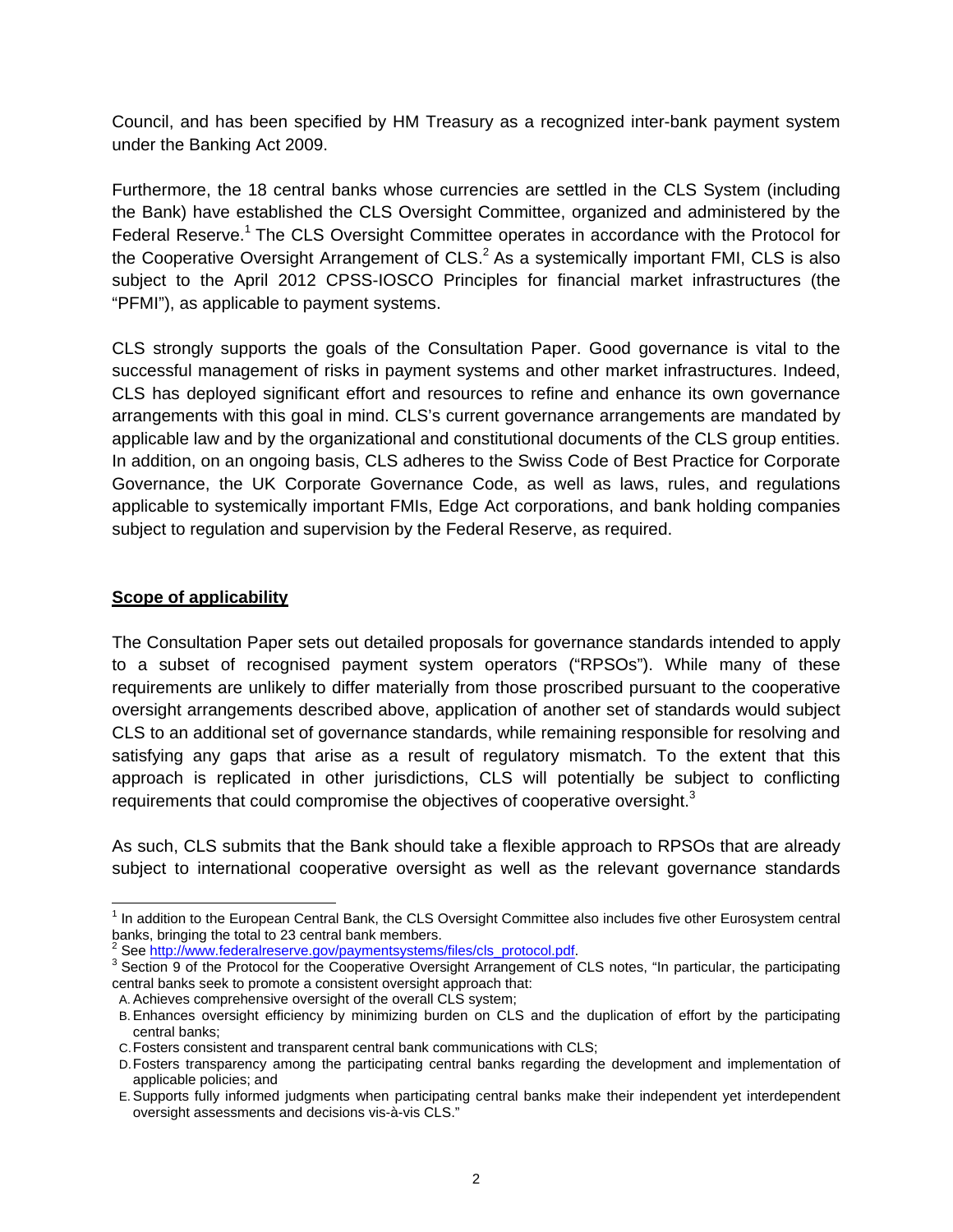suitable for the RPSO's circumstances. In particular, CLS believes that cross-border RPSOs that are already subject to collective oversight arrangements in which the Bank participates should be exempted from the proposed requirements. Indeed, in the Consultation Paper, the Bank proposes to exempt certain RPSOs, noting "…the code will not apply to a recognised payment system that is operated by a recognized clearing house or central securities depository (CSD), given they are or will be subject to other requirements (eg EMIR and CSDR). $^{4}$ 

Should the Bank be unwilling to contemplate flexibility regarding the scope of exemption as proposed above, CLS submits that, at a minimum, the proposed code of practice (the "code") and Supervisory Statement ("SS") should recognize the effective role performed by cooperative oversight arrangements. The code and SS should explicitly note the intent to avoid implementing a regulatory scheme which would duplicate (or potentially contradict) requirements applicable to a cross-border RPSO subject to cooperative oversight arrangements in which the Bank directly participates. Furthermore, absent such flexibility, CLS submits the below additional comments for the Bank's consideration.

# **Composition of the board**

CLS agrees that a board must be sufficiently balanced and independent and that this is essential to good governance. However, depending on the RPSO's circumstances, a prescriptive requirement for a fixed minimum percentage of independent directors appointed to the board could be too rigid and lead to counterproductive outcomes if skills and industry experience are compromised. Ultimately, the goal is to have a strong, engaged, skilled and independent board to oversee the RPSO's operations and management. Setting inflexible targets for the composition of all boards in the sector, without taking into account individual circumstances, could undermine the goals of the Consultation Paper.

# **CLS's existing board governance arrangements**

CLS has invested significant time and effort in refining its governance structure. CLS believes that the current composition of its board is appropriately balanced, and its governance arrangements explicitly consider managing conflicts of interest. The CLS board possesses a broad range of knowledge and skills, including a detailed understanding of the finance industry and the vision and role of the CLS System. In addition, the board has specialist expertise and experience in areas of public interest, technology, risk management and finance.

CLS's governance arrangements clearly specify the roles and responsibilities of the board (including specific requirements for non-executive and independent directors) and CLS executive management, providing for documented lines of reporting and accountability. The

 <sup>4</sup> See p.3 of the Consultation Paper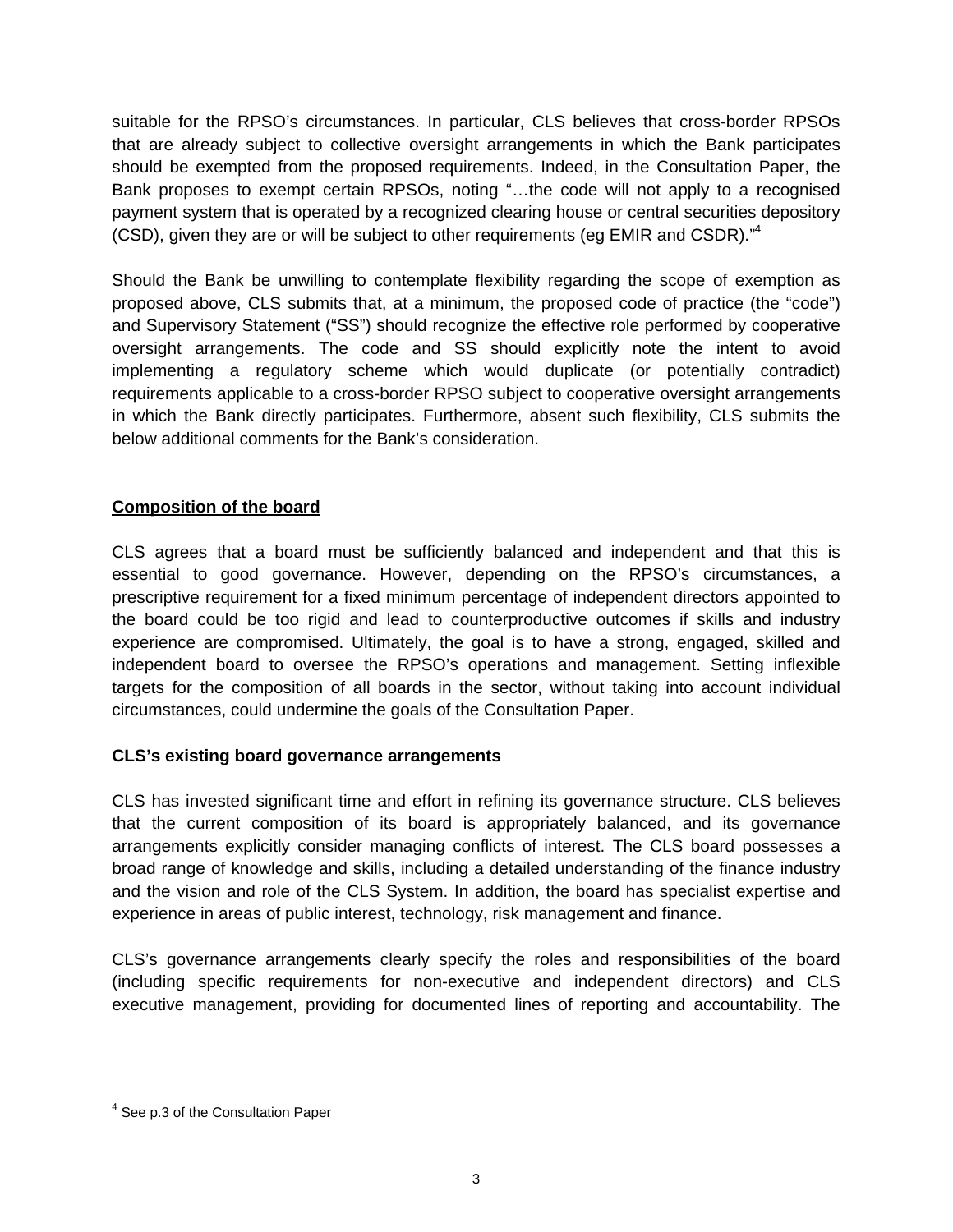CLS board is responsible for the ultimate direction, support and oversight strategy for CLS as a whole, as well as for governance and compliance arrangements and relevant control functions.<sup>5</sup>

In the owner-user model where the RPSO is owned and operated by its members (such as CLS), the term "independence" may mean not only "non-executive directors," but also directors that are not employed by, or affiliated with, a shareholder – these are also known as "Outside Directors." CLS's Organizational Regulations require that at least four Outside Directors<sup>6</sup>. including the Chairman, serve on the CLS board. In addition to the requirement that an Outside Director serve as Chairman of the CLS board, there is a strong preference for Outside Directors to chair board committees and in certain cases (such as the Audit and Finance and Risk Management Committees), it is a requirement that the committee chairperson be an Outside Director. Further, all CLS board committees are required to have at least one Outside Director.<sup>7</sup>

The CLS board is subject to annual review by the Nominating and Governance Committee  $("NGC")<sup>8</sup>$ , which assesses its composition and qualifications (including skills, knowledge and experience) to ensure that the CLS board is compliant with the requirements set forth in its constitutional documents and to review and determine its optimal composition. Furthermore, the Organizational Regulations and supporting governance documentation (such as CLS's Directors' Handbook as well as the Directors' Code of Conduct) apply to all CLS directors and provide additional guidance regarding the responsibilities of the CLS board and committees, including information regarding fiduciary duties as well as conflicts of interest. All CLS directors must attest at least annually as to their understanding and compliance with the Directors' Code of Conduct, including disclosure of business and industry affiliations. Every CLS director receives annual review and training on the Directors' Code of Conduct, including on conflicts of interest.

### **Proposed amendments to board composition**

Given CLS's owner-user model, it is uniquely challenging to identify truly independent directors (who would also qualify as Outside Directors) with the appropriate and relevant skill sets detailed above. CLS believes it currently has a sufficiently balanced and highly capable board that is appropriately representative of the interests of shareholders and broader financial markets that rely on its services. However, a minimum one-third or one-half independent director requirement would dilute and potentially even weaken the robust governance arrangements that CLS has developed and refined.

Furthermore, in the context of a global, cross-border payment system such as CLS, it is important that national standards be adopted in line with internationally agreed standards (such

<sup>&</sup>lt;sup>5</sup>These governance arrangements are detailed in CLS's PFMI Disclosure Framework, available at: https://www.clsgroup.com/About/CG/Pages/CorePrinciples.aspx.<br><sup>6</sup> Outside Directors must also meet additional specific criteria for independence as provided in the Organizational

Regulations, aligned with certain criteria in Regulations O and Y of the Board of Governors of the Federal Reserve System.<br><sup>7</sup> The list

The list of CLS board members is available at: https://www.cls-group.com/About/Pages/BoardofDirectors.aspx.

<sup>&</sup>lt;sup>8</sup> The NGC is a CLS board committee consisting of at least four (and no more than eight) non-executive directors and at least one Outside Director with experience, skills and knowledge in corporate governance and related applicable laws, regulations and best practices.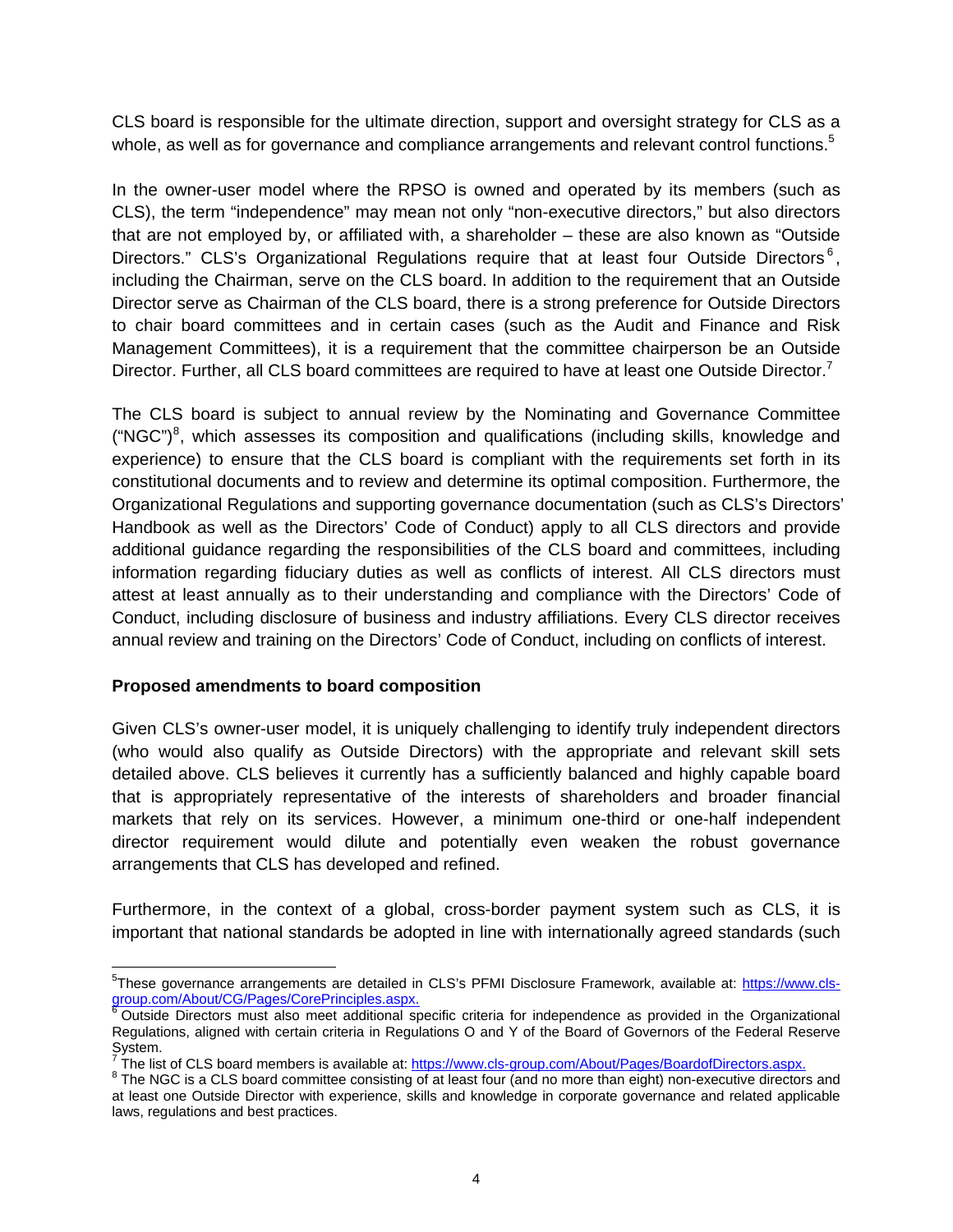as the PFMI) as well as the cooperative oversight arrangement under which CLS is supervised and regulated. As noted above, if an RPSO is subject to multi-jurisdictional cooperative oversight arrangements that include the Bank, those arrangements should be the appropriate mechanism for addressing such standards. If other designating jurisdictions were to follow the Bank's example and implement their own governance requirements, there is potential for conflicting national requirements (or conflicts with the international standard), the result of which could ultimately compromise the objectives of cooperative oversight.

As such, CLS urges the Bank to reconsider applying a rigid requirement for a minimum percentage of the board to be comprised of independent directors, especially with respect to CLS's unique nature. The Bank should retain flexibility whilst also considering the cooperative oversight arrangement under which CLS is supervised and regulated, as this has proven to be an effective mechanism to ensure a streamlined and efficient system for enabling central banks, including the Bank, to discharge their domestic responsibilities.

If, however, despite the above arguments, the Bank insists on applying this prescriptive requirement as proposed, CLS would urge the Bank to consider an extensive phase-in period (no less than five years) for those RPSOs that will need to make significant changes to their governance arrangements in order to become compliant with this new standard. An extensive phase-in period is critical for mitigating the risks associated with significant disruptions to an RPSO's governance arrangements that would otherwise occur.

### **Other comments**

### **Systemic risk manager**

CLS is keenly aware of its role as a systemically important FMI and in line with the requirements of the PFMI, has governance arrangements that promote the safety and efficiency of the payment system and support the stability of the broader financial system. Given the criticality of the CLS System's operations as well as the cooperative oversight arrangements described above, CLS by its nature must assume a global perspective with respect to financial stability. This inherently requires equanimity with respect to individual jurisdictions (including the UK) and aligns with the requirements of the PFMI. As such, CLS recommends that, at a minimum, the Bank reconsider explicit references to only UK financial stability as currently drafted in the SS.

# **Participants defined as both direct and indirect participants**

Footnote 1 in the draft SS states, "In this document, references to 'participants' should be taken to refer to direct participants and, where relevant, indirect participants." Where practicable and appropriate, CLS will of course consider indirect participants but notes that, specifically from a governance perspective, this may not be appropriate or even feasible given the scale in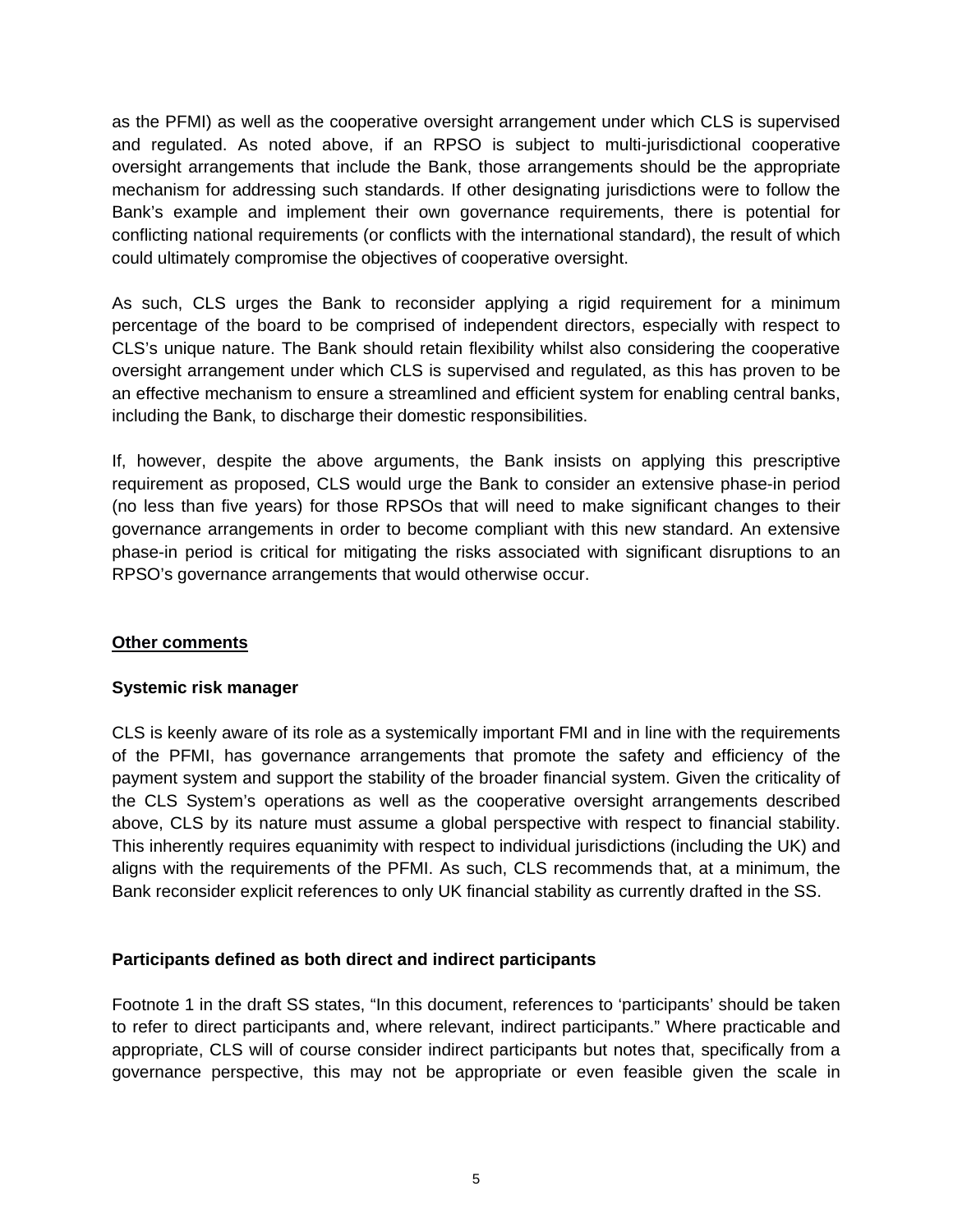question. As noted above, to date, approximately 21,000 third parties have access to the CLS System.

CLS does not maintain a contractual relationship with these indirect participants and therefore is limited in the extent to which it can engage with, or impose requirements on them. As such, CLS recommends additional clarity and qualifying language be added from the outset to differentiate expectations and requirements with respect to direct vs indirect participants in an RPSO.

### **Second independent director to hold the chair to account**

As discussed above, the NGC advises the CLS board on governance matters and provides oversight of vetting and nominating director candidates and the efficacy of CLS's corporate governance practices (such as committee composition, governance documents, board selfevaluation and director induction and education). For purposes of ensuring accountability, the CLS board undertakes a self-assessment process annually, overseen by the NGC, including a review of the CLS board's performance as a whole and that of the committees. Individual directors are also subject to self-assessments and reviews are conducted by individual committee chairs. During this annual review process, the entire CLS board has an opportunity to review and provide feedback on the chair's performance. Furthermore, on an annual basis, the chair of the CLS board is subject to election (or re-election) by the rest of the board members.

The NGC, as well as the entirety of the CLS board, have taken on the role of holding the chair to account. CLS believes this is a more robust approach than assigning such responsibilities to a single director, independent or otherwise. As such, CLS would urge the Bank to take a flexible approach to assessing RPSO compliance with this requirement and consider alternative, more robust, accountability models.

### **Ensuring members of the executive are provided appropriate information**

Section 5.1(3) of the draft code contains a requirement that, "The *board* must ensure that the members of the *executive* of a *RPSO*…are provided with the appropriate information and support to discharge their duties." CLS believes that the board is responsible for the ultimate direction, oversight and supervision of the RPSO, whereas the executive is responsible for undertaking business and operational activities and conducting day-to-day management. As such, the board should not be tasked with ensuring the executive are "provided with appropriate information," and CLS recommends that Section 5.1(3) be adjusted accordingly to reflect the board's advisory and oversight function.